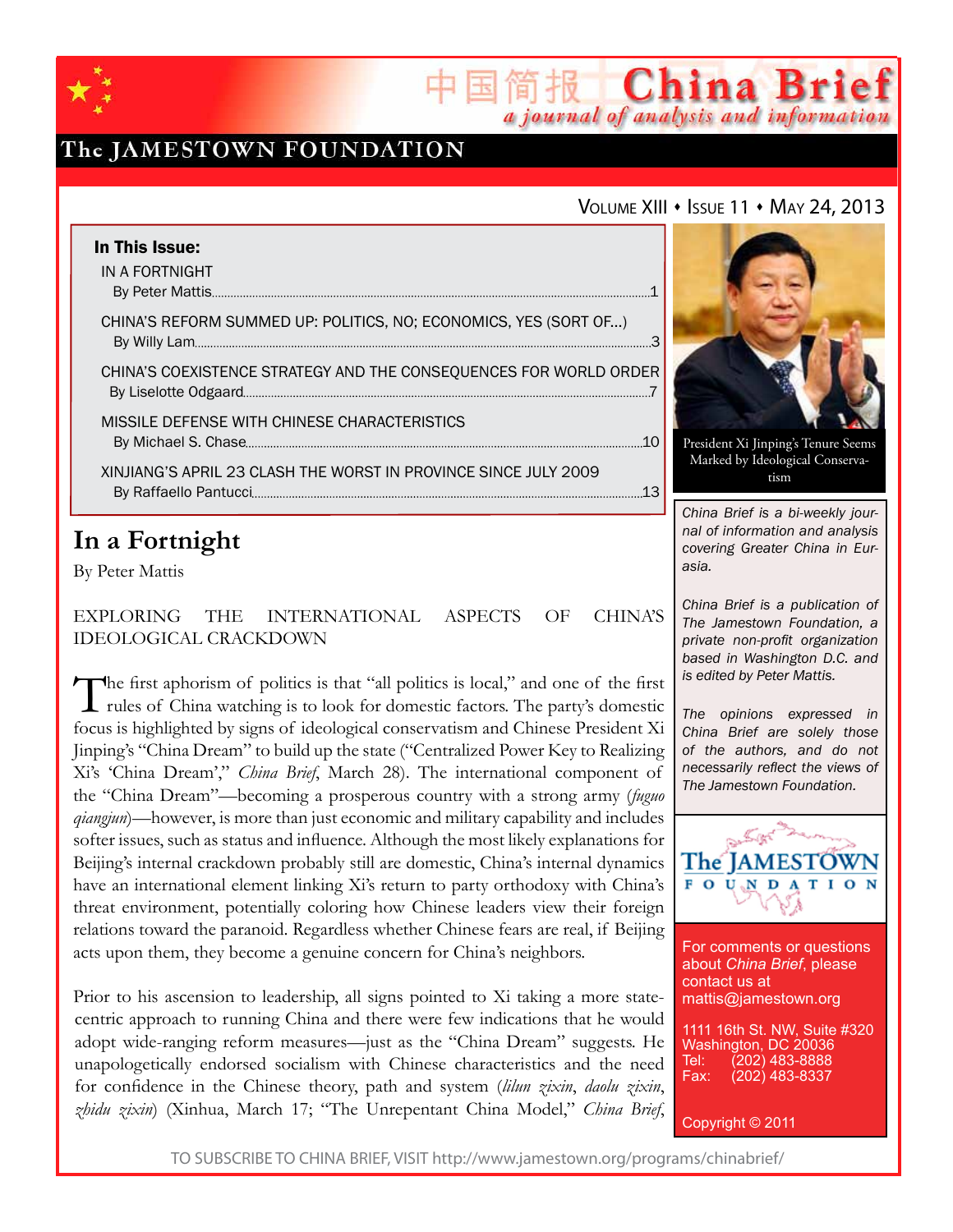November 30, 2012; "China in 2012: Politics and Policy of Leadership Succession," *China Brief*, January 20, 2012). This perspective probably is behind Xi's view that the party needs to take a broader view of the organization's history, avoiding the temptation to use the pre- and postreform experiences to contradict each other (*Guangming Daily*, May 7; *People's Daily*, January 6).This seemingly pro-Maoist sentiment really appears to be more about protecting the party from itself. Similarly, to insulate the party from society's criticism, Xi also has promulgated the "Seven Unmentionables" (*qi bu jiang*)—universal values, freedom of the press, civil society, citizens' rights, the party's historical errors, the capitalist elite and judicial independence—which affects at least teaching and speaking on university campuses (*Ming Pao* [Hong Kong], May 14).

When viewed in combination with articles that seem to whitewash dark periods in party history, such as the Anti-Rightist Movement, that deny the value of the Chinese constitution or that involve a culling (no matter how justified) of party membership, it is hard not to see these developments as being domestically focused (*Global Times*, May 22; *Red Flag*, May 22; *People's Forum Biweekly Political Commentary*, May 18; *South China Morning Post*, May 14). There is, however, an international context to consider, because the preservation of the party is one of the core interests Beijing routinely broadcasts (Xinhua, November 17, 2012; September 6, 2011).

These measures to assert control and encourage a stronger appreciation of the "socialist core values" (*shehui zhuyi jiazhiguan*), however, seem to serve a protective function against ideological subversion from abroad. While the party press maintains a steady background noise on the need to be alert to subversion from "Western hostile forces," Chinese concerns appear to have been rising in recent years, given the concerns about international cultural struggle and the need to propagate China's soft power (*Qiushi*, January 1, 2012; "Plenum Document Highlights Broad Role for Social Management," *China Brief*, October 28, 2011). More recently, the Work Report of the 18th Party Congress noted "Hegemonism, power politics, and neo-interventionism has increased," which not only damages China but also undermines the tenets underpinning the international system (Xinhua, November 17, 2012). A recent editorial also opined Western hostile forces have never stopped trying and

### $China Brief$  Volume XIII  $\cdot$  Issue 11  $\cdot$  May 24, 2013

probably have increased their efforts to Westernize and divide China. This situation threatens to derail reform during this crucial period as China faces a diverse set of social problems (*People's Daily*, May 22).

Most interestingly, earlier this year, a senior People's Liberation Army (PLA) officer with responsibility for international assessments echoed the concern about subversion, albeit through a less ideological lens. Lieutenant General Qi Jianguo, the deputy chief of the PLA General Staff with the foreign affairs and intelligence portfolio, outlined in a publication of the Central Party School a series of challenges facing China internationally as great power competition intensifies. Foremost among five problems is Western penetration and subversion through "multiple channels, including military deployments, political transformation, economic control, and cultural penetration." While Qi downplayed the usefulness of military power, he did highlight that "soft penetration" can achieve "psychological control," which is a greater long-term challenge. The main development in the U.S. strategic direction is the rebalance toward Asia; however, there is a "contradiction between its objectives being too big and its abilities insufficient. U.S. power is on the decline and leading the Asia-Pacific is beyond its grasp" (*Study Times*, January 21). Given the framework of the article, Qi seems to imply Beijing will need to be more concerned with U.S. efforts to influence China not involving military means to compensate for Washington's decreasing ability to lead the Asia-Pacific on the basis of military power.

One of the other challenges, which Qi warned of, was the rise of "neo-interventionism" (*xin ganshe zhuyi*)—a phenomenon that undermines the principles of sovereignty and equality that have underpinned the international system since the Treaty of Westphalia in 1648 (*Study Times*, January 21). Since the UN-sanctioned intervention in Libya that evolved into regime change, Beijing has been warier of the "responsibility to protect" doctrine promulgated in 2005. An analysis appearing in the official press noted the doctrine subverts the Westphalian contract as well as the principles of the UN charter, because it justifies great power interventions in smaller countries but says nothing of protecting smaller countries from bullying (Xinhua, January 14). Most recently, Chinese Ambassador to the United States, Cui Tiankai, warned against employing the "responsibility to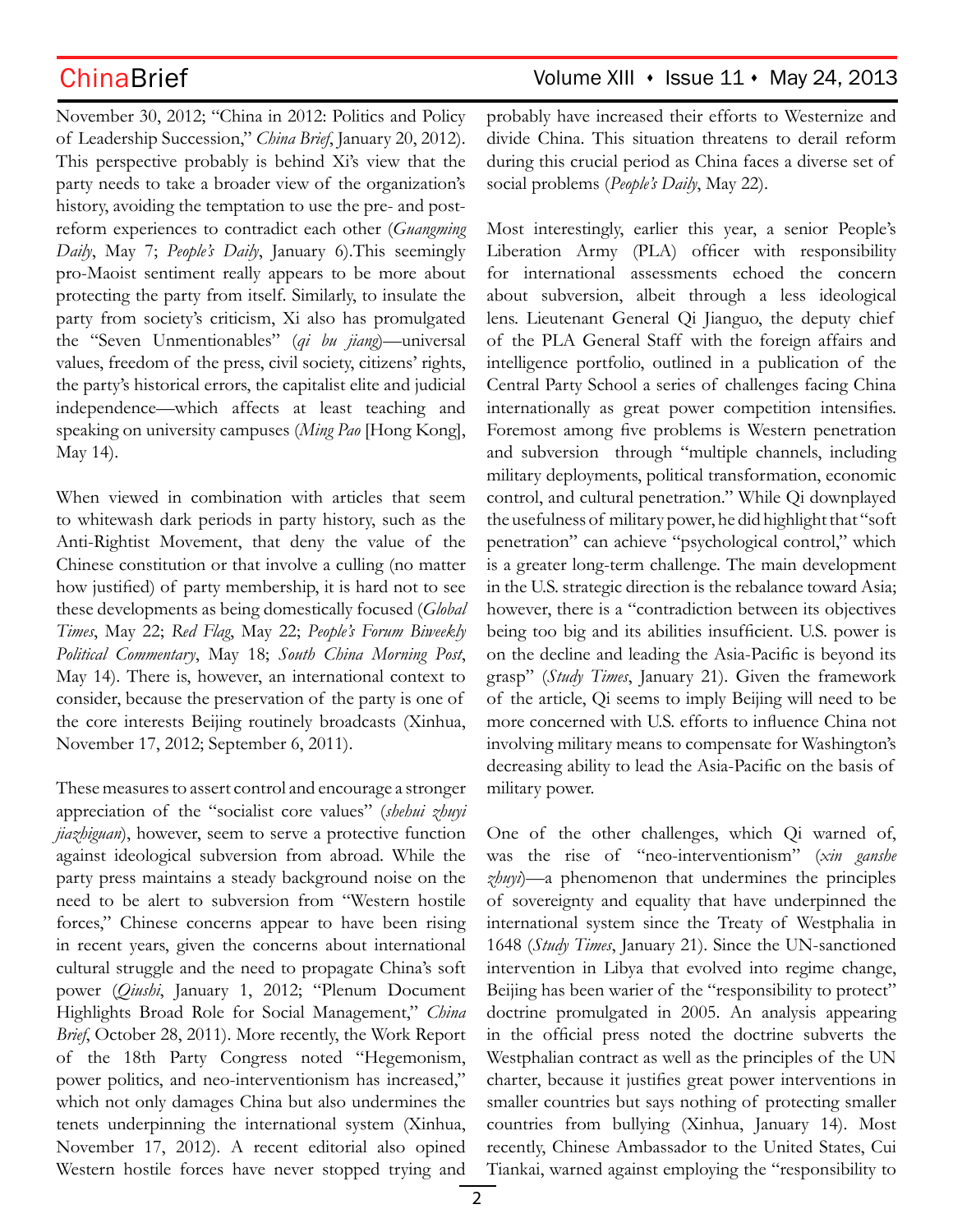protect" doctrine, because it is not always clear "who is protecting whom, and who is protecting what" and for what purpose (*Foreign Affairs*, May 15).

A third area of concern relates to non-traditional security threats, such as terrorism and cyber security. The latter, according to Qi, "concerns national sovereignty as well as the security of economic and social operations, and it concerns the quality of human existence…the West's so-called 'Internet Freedom' actually is a type of 'Internet Hegemony'" (*Study Times*, January 21). One of the reasons for Chinese concern, as it appeared in a party journal, is that Internet-based new media remains too independent from the government's efforts to shape public discourse, and some see the Internet-based media as a way to damage the party. Instead, the party needs to find a way to encourage the positive aspects of the new media to help the party perform, just as traditional propaganda apparatus has done for print journalism (*Red Flag*, May 21). The Western approach to Internet freedom denies China what Beijing describes as its sovereign rights over information flows within its country, feeding the aforementioned concerns about subversion and "neointerventionism."

Chinese society is changing dramatically and forcing the party's governance strategies to evolve along with it. The party's priorities—even with respect to national rejuvenation—remain largely domestic, because Chinese leaders believe the party's survival may be at stake ("Xi Jinping's 'Southern Tour' Reignites Promises of Reform," *China Brief*, December 14). Given the stresses on the party and their potential connections to foreign threats, observers should not draw a clean separation between domestic communist party orthodoxy and Beijing's evaluation of foreign intentions. Nor should observers rule out the possibility that some seemingly domestic measures for restricting public debate and strengthening party rule are related to Chinese perceptions of foreign actions and intentions. No matter how paranoid the idea of foreign subversion in the 21st Century may sound, if Beijing is, in fact, acting upon these concerns, then a more assertive and less placable China probably is the result.

*Peter Mattis is Editor of* China Brief *at The Jamestown Foundation.* \*\*\*

# **China's Reform Summed Up: Politics, No; Economics, Yes (Sort of...)**

By Willy Lam

A near-schizophrenic bifurcation has informed<br>Chinese-style reform as implemented by the sixmonth old administration of General Secretary Xi Jinping and Premier Li Keqiang. On the one hand, the preserving stability (*weiwen*) apparatus has pulled out all the stops to shackle dissidents and stymie other "destabilizing elements" in society. With the same strong-armed efficacy with which he has consolidated his hold over the military and police forces, supremo Xi is imposing a quasi-Maoist straitjacket on the ideological arena. On the other hand, more signs have appeared that the Xi-Li leadership is mapping out a package of economic and financial reforms that will be unveiled at the Third Plenary Session of the 18th Central Committee scheduled for October or November. Big questions, however, hang over whether genuine and comprehensive economic liberalization is possible in a climate of political repression.

Xi, who is also president and commander-in-chief, indicated soon after taking power at the 18th Chinese Communist Party (CCP) Congress last November that party authorities will do whatever it takes to firm up the people's "self-confidence in the road" (*daolu zixin*) of socialism with Chinese characteristics. There was no bigger threat to the CCP's status as China's "perennial ruling party" than a "calcium deficiency of the spirit" among certain party members (Xinhua, March 17; *People's Daily*, February 16). It is therefore not surprising that commissars in CCP units, including the Propaganda Department, are pushing through draconian measures to prevent Chinese intellectuals, especially college students, from going down what Xi called "the deviant path" of Westernization. In an unpublished internal party document entitled "Concerning the Situation in the Ideological Sphere," the CCP General Office called upon departments handling education, ideology and the media to tackle "seven serious problems in the ideological sphere that merit attention." The circular added that these problems reflected "the sharpness and complexity of struggle in the ideological sphere." What these challenges are is revealed by the fact that the document

3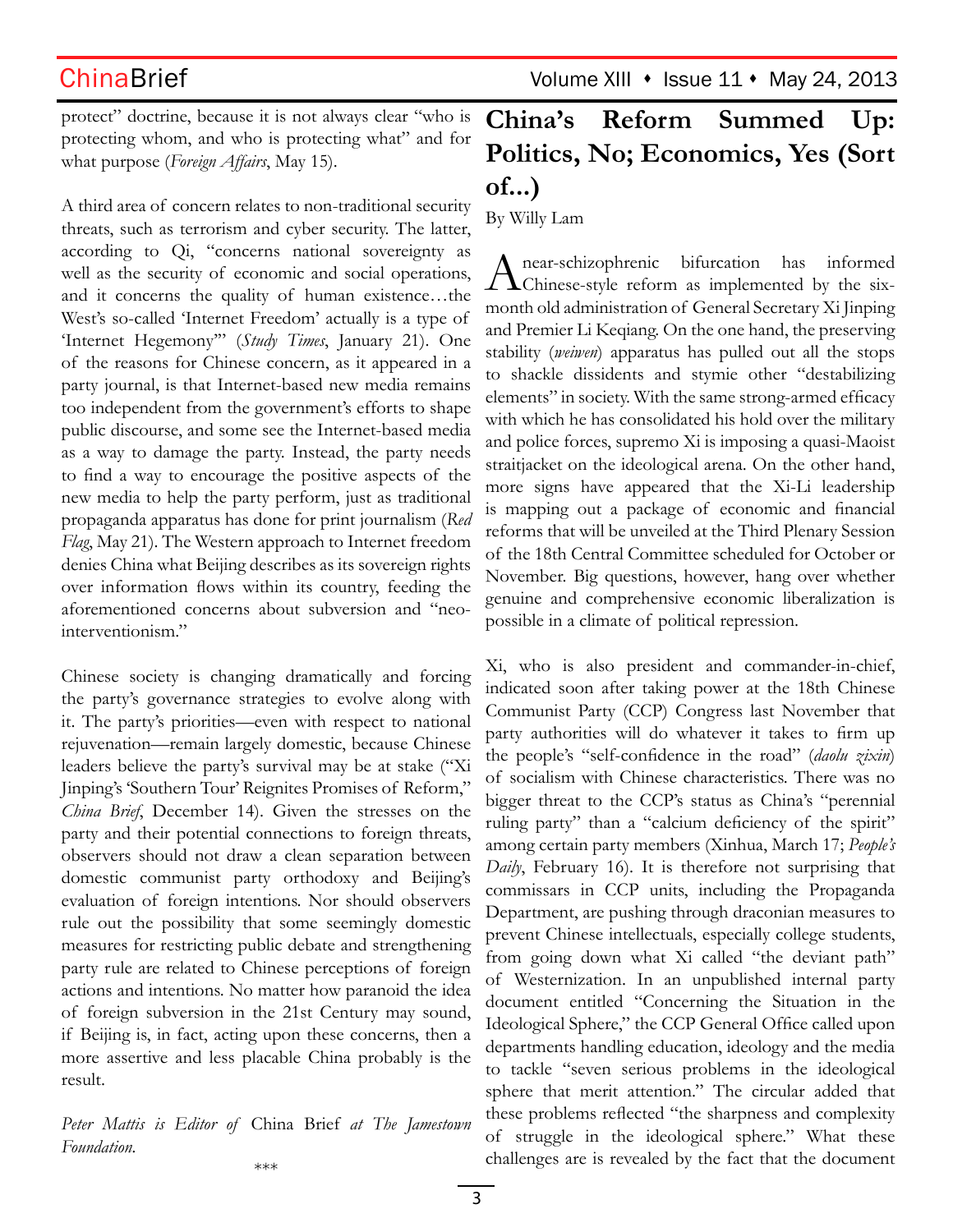asked teaching staff in universities nationwide to steer clear of "seven unmentionable topics" (*qige buyaojiang*): universal values; press freedom; the civil society; citizens' rights; the party's historical aberrations; the "privileged capitalistic class" (*quangui zichan jieji*); and independence of the judiciary (*South China Morning Post* [Hong Kong], May 14; *Apple Daily* [Hong Kong], May 12; Tianya.cn [Beijing], May 10).

Xi, who turns 60 next month, is not the first leader to establish "forbidden zones" for Chinese intellectuals. In his speech in December 2008 commemorating the 30th anniversary of the start of the Era of Reform, then-General Secretary Hu Jintao warned the CCP would never adopt Western norms or "go down paths that involve altering the [party's] flags and standards" (Xinhua, December 18, 2008). Former Politburo Standing Committee (PBSC) member and chairman of the National People's Congress (NPC) Wu Bangguo raised eyebrows in 2011 when he issued the "Five No's" call: "no to multiparty politics; no to diversification of [the party's] guiding thought; no to the separation of powers; no to a federal model; and no to privatization" (China News Service, March 10, 2011). General Secretary Xi, however, has gone further. Firstly, specific instructions have been given to college teachers not to discuss the "seven unmentionables" in class. Similar strictures regarding "seizing control of the lectern" were only laid down and enforced during the first year or so after the Tiananmen Square Incident of 1989. A number of leading liberal intellectuals have criticized the new edict as a stunning retrogression. Beijing Institute of Technology economist Wu Xindou pointed out that "this move to bring the *weiwen* campaign to the colleges indicates the party is entering a blind alley." For respected party historian Zhang Lifan, the "seven unmentionables" represented "a return to the days of [Mao's chosen successor] Hua Guofeng, who said that whatever Mao said and did was correct" (Radio Free Asia, May 15; *Ming Pao* [Hong Kong], May 11).

Much more so than previous leaders such as Deng Xiaoping, Hu Yaobang, Zhao Ziyang, Jiang Zemin and Hu Jintao, Xi has refused to let party members or ordinary intellectuals talk publicly about aberrations of the CCP, especially those committed by Chairman Mao and his close allies. That Xi is as deferential to Mao as the disgraced Politburo member Bo Xilai became evident just days after he rose to party chief. In a late November

### $China Brief$  Volume XIII  $\cdot$  Issue 11  $\cdot$  May 24, 2013

speech on the "spirit of the 18th CCP Congress," Xi proclaimed "We must never give up Marxism-Leninism and Mao Zedong Thought." Otherwise, he warned, "we will lose the foundation [of party rule]" (Xinhua, November 19, 2012; People's Daily Online, November 19, 2012). In a widely-read internal speech delivered in Guangdong Province a month later, the general secretary asserted that a prime reason behind the collapse of the Communist Party of the Soviet Union (CPSU) was "the shake-up of beliefs and faith [in party leaders]." Xi stated "The wholesale negation of the history of the Soviet Union and the CPSU, the negation of Lenin and Stalin…spawned historical nihilism and the confusion of thoughts...Various levels of party organizations [in the U.S.S.R.] almost lost all their functions" (People's Daily Online, April 10; *Hong Kong Economic Journal*, February 15). Last January, Xi put forward his now-famous theory that the party should "not differentiate [post-1949 CCP] history into the pre-reform period and the post-reform period." "While socialism with Chinese characters was initiated during the period of the reform and open door, this [creed] was established on the basis of more than 20 years of [socialist] construction [after 1949]," he said, "These two periods should not be [arbitrarily] cut off one from the other—and one period should not be used to negate the other" (*People's Daily*, January 6; Xinhua News Agency, January 5).

Xi's view—which has come to be known as "the theory of the two cannot negates" (*liangge buneng fouding*) amounted to a no-holds-barred defense of the standing and contributions of Chairman Mao despite the horrific catastrophes of the Anti-Right Movement (1957–59), the Great Leap Forward (1958–61), the Three Years of Famine (1959–62) and the Cultural Revolution (1966–76). In a commentary early this month in the official *Guangming Daily* entitled "The major political significance of 'the theory of the two cannot negates'," party theorist Qi Biao lauded Xi for "correctly upholding and defending party history and consolidating the foundation of party rule." Qi, who is a senior staff in the Party History Research Office of the CCP Central Committee, claimed that, while mistakes were made during the Great Leap Forward and the Cultural Revolution, they were "minor tributaries in the river of time" that did not detract from "the CCP's great attainments" during that epoch. Other articles by conservative ideologues have accused intellectuals who have vilified Mao of indulging in "historical nihilism"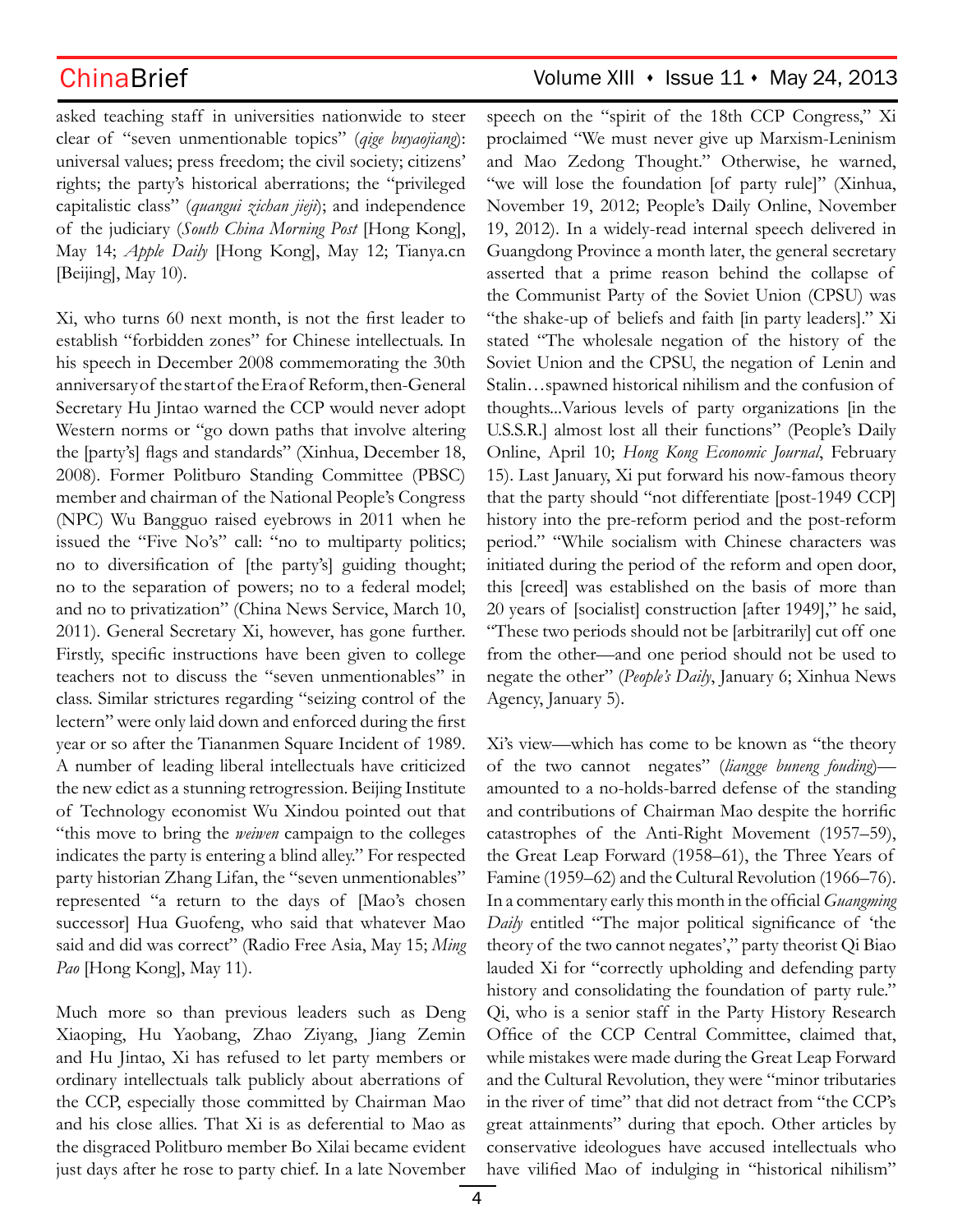(*Guangming Daily*, May 7; China Review News [Hong Kong], April 19; Global Times Online, January 12; *Qiushi*, January 1).

The problem with this politically-motivated interpretation of history is that, while the CCP propaganda machinery has for the past two decades or so prevented academics from holding conferences and other commemorative events to learn from the mistakes of the Mao period, well-documented books about the disastrous blunders of Mao and his ultra-leftist colleagues have appeared regularly in Hong Kong and abroad. It is perhaps for this reason that the Xi administration has begun a largescale campaign to whitewash history. In a recent article in the party's theoretical journal *Seeking Truth*, the Vice President of the Chinese Academy of Social Sciences, Li Shenming heaped praise on Mao's myriad "political and economic accomplishments." Li blamed "unbalanced media reports" on supposed misperceptions of historical events, such as the Anti-Rightist Movement. Professor Li wrote "During the Anti-Rightist Movement, 550,000 [intellectuals] were labeled rightists, but not a single person was sentenced to death. However, the [campaign] was described as a bloody one by [biased] media." Li also claimed that estimates that more than 30 million Chinese starved to death during the Three Years of Famine were "gross exaggerations" (Sina.com, May 15; *South China Morning Post*, May 14).

While the Xi administration seems to be turning back the clock in the ideological and political fields, pieces of evidence have surfaced to indicate the Xi-Li leadership's commitment to economic reforms—or at least those that will not make a dent in the CCP's overall control of economic resources. The Chinese, Hong Kong and Western media have reported that Xi and Li have asked senior cadres in planning and research departments to come up with reforms in at least seven areas whose leitmotif is boosting the market's contribution to growth. These changes include fine-tuning the monopolistic powers of the 120-odd centrally held state-owned enterprise (SOE) conglomerates (*yangqi*); incrementally loosening state control over interest rates; seeking a more judicious mix of market forces and "macro-economic adjustments" in the determination of the prices of land and other resources; gradually reducing the government's control over capital-account transactions; speeding up full convertibility of the renminbi in the coming decade;

encouraging private firms to play a bigger role in the economy; and narrowing the rich-poor gap through means including overhauling the national taxation system. The new initiatives will be folded into a central document on economic reform that is set to be endorsed by the Third CCP Central Committee Plenum slated for late autumn (Caixin.com, May 16; *Apple Daily*, May 14; *Sydney Morning Herald*, May 13; *South China Morning Post*, May 13).

Some of these reformist ideas were discussed in a video conference that Premier Li held on May 13 with regional officials on how to wage a "national mobilization [campaign] for the change of the institutions and functions of the State Council." The 58-year-old head of government and PBSC member made it clear that he was interested in "storming fortresses" so as to realize "big breakthroughs." "We must further stimulate the creative powers of the market and of society," Li noted, "The market is the creator of social wealth. Let go of the powers that should be let go." As examples of curtailing government and boosting the market, Li pledged that "administrative approval procedures" implemented by State Council departments would be slashed by more than one third. Pointing to the fact that some 60 percent of fixed-assets investments come from the non-state sector, Li vowed to provide more of a level playing field for private firms through means such as making available more bank loans and slashing government red tape. The State Council chief also promised to streamline government departments and cut state intervention in order to bolster the market's function in "nurturing superior enterprises and throwing out inefficient ones." "Enterprises must enthusiastically take part in market competition so that they will always be motivated to modernize technology and to create new products," he said (People's Daily Online, May 15; China News Service, May 15).

That Li, who is China's first "Ph.D. prime minister," seems serious about reform is attested by the fact that some inchoate moves are afoot to tackle ingrained malpractices, particularly the monopolistic privileges enjoyed by the *yangqi*—many of which are run by either princelings (kin of party elders) or current and former senior cadres. For example, individual *yangqi's* taxes and other contributions to state coffers will likely be increased by 10 percent this year (China Daily Online, May 8; International Business Times [New York], February 5).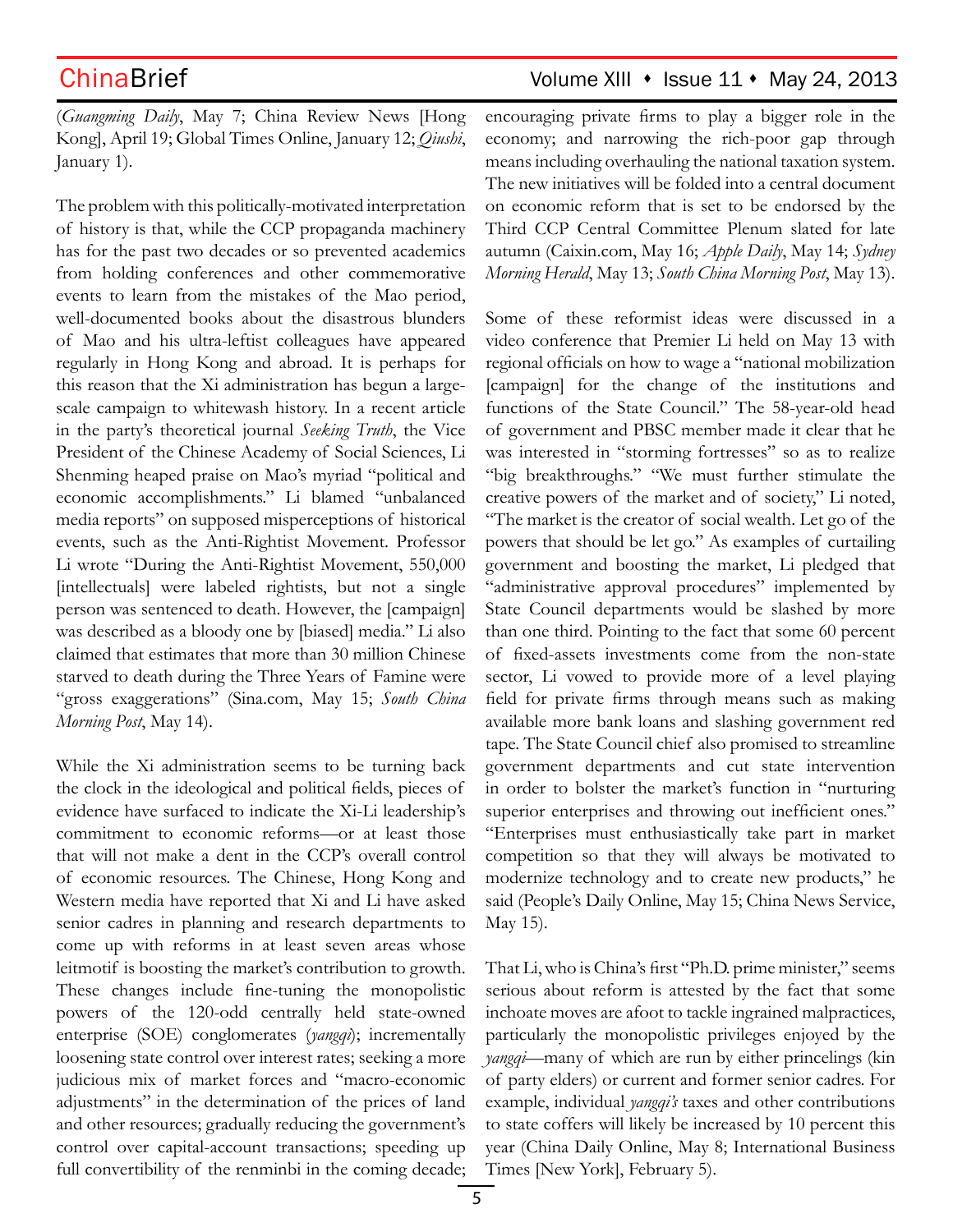On a deeper level, irreconcilable contradictions persist between the economic goal of nurturing the marketplace and the political imperative of consolidating the CCP's hold on power. For instance, senior cadres and princelings, including Xi, have a vested interest for personal as well as ideological reasons in perpetuating the special powers of vouchsafed SOE groupings in sectors ranging from banking and energy to telecommunications and aerospace ("18th Party Congress to Showcase Rising Status of Private Business," *China Brief*, October 19, 2012). The political sensitivities associated with such control make challenging the status quo difficult if not impossible.

The "seven unmentionables" mentioned above include universal norms, press freedom, civil liberties and the independence of the judiciary, which are deemed integral components of relatively successful market economies in Western as well as Asian countries. For example, corruption—one of the worst scourges of the Chinese economy and society—cannot be effectively eradicated without a free press and a non-party-dominated legal and judicial system. Earlier this month, however, police arrested three Internet whistle blowers, Yuan Dong, Zhang Baocheng and Ma Xinli, for their advocacy of a law obliging senior cadres to disclose their assets and those of their close kin (Canyu.org [Beijing] May 11; Freeweibo.com [Beijing], May 9). This is despite the fact that both Xi and Li have given vague support to just such a "sunshine legislation." Moreover, despite numerous reports by the domestic and Western media that prominent families within the party's elite—including Xi's family—have amassed multi-billion yuan fortunes largely due to their sterling political connections, precious little has been done to pare down the economic base of the red aristocracy. It is perhaps for this reason that the Xi-Li leadership has listed the "privileged capitalist class" as an "unmentionable."

Particularly in comparison to ex-president Hu, who is known for his diffidence and indecisiveness, Xi has striven to strike the pose of a gung-ho strongman who does not mince words. Immediately upon becoming Chairman of the Central Military Commission, he told different units of the People's Liberation Army "to be ready when called upon, to fight effectively and to win wars." On improving party discipline, Xi indicated that "to forge iron, you need a strong hammer." Regarding his favorite concept of "self-confidence in the road [of

### ChinaBrief ChinaBrief Volume XIII • Issue 11 • May 24, 2013

the party]," the party chief laid down this down-to-earth aphorism: "Where is the road? It's just under our feet." While late patriarch Deng advised his colleagues "to cross the river while feeling out for the boulders," Xi's recommendation as bold as it is straightforward: "Open up a road if you are blocked by mountains; build a bridge if you come across a river" (*Apple Daily*, April 16; Xinhua, November 14, 2012; *People's Daily*, December 5, 2012).

When it comes to sensitive subjects that touch upon the vested interests of the party elite—or the CCP's many failings—the would-be "core of the Fifth-Generation leadership," however, appears evasive if not duplicitous. The same reluctance to go the distance also characterizes a number of initiatives on the economic front. Until the Xi-Li administration can grapple honestly with the many contradictions that have haunted Beijing's political and economic reforms, however, it is difficult to be optimistic about the new leadership's ability to attain the "China Dream" any time soon.

*Dr. Willy Wo-Lap Lam is a Senior Fellow at The Jamestown Foundation. He has worked in senior editorial positions in international media including Asiaweek newsmagazine, South China Morning Post, and the Asia-Pacific Headquarters of CNN. He is the author of five books on China, including*  Chinese Politics in the Hu Jintao Era: New Leaders, New Challenges*. Lam is an Adjunct Professor of China studies at Akita International University, Japan, and at the Chinese University of Hong Kong.*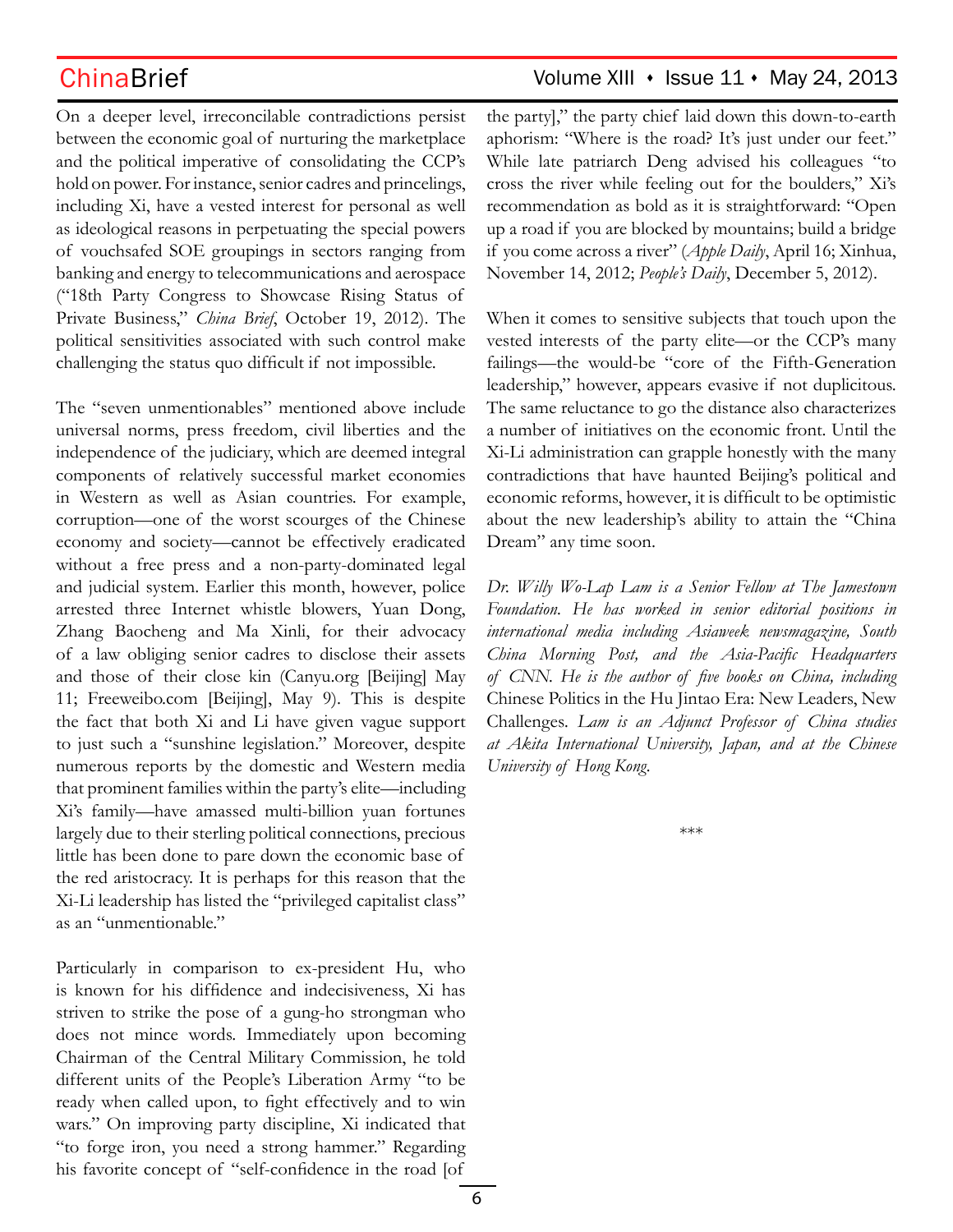# **China's Coexistence Strategy and the Consequences for World Order**

By Liselotte Odgaard

China is no longer merely a passive recipient of the world order, but it has become a key factor in determining the foreign and defense policy choices that are open to other international actors. Beijing seems to have positioned the country as a global great power in a political sense. It has achieved this position by means of a strategy of coexistence that was recently reiterated in the Chinese defense white paper (Xinhua, April 16). This strategy is designed to change the context for other states' international behavior without promoting a completely new world order. Instead, China's version of world order is founded in a revised interpretation of the existing UN system, invoking the principles of absolute sovereignty and non-interference. It is an interest-based order designed to protect China against overseas interference and maintain international peace and stability without any obligations for extensive cooperation. Beijing seeks to influence the context more often than directly shaping the behavior of other international actors. This coexistence strategy does not require economic and military capabilities at U.S. levels to exercise this type of influence, because it relies on the persuasiveness of its version of world order as an advantage for others without promoting a China-centric model of interaction.

Coexistence highlights characteristics of China's rise that are overlooked or dismissed in the current discussion. The debate focuses on China's growing economic and military capabilities and to what extent these enhance China's ability to project power in the international system at a great power level. In addition, U.S.-China relations and comparisons are a pervasive feature of the debate. As a consequence, three characteristics concerning China's development and relative position in the international system tend to be overlooked. First, China's economic and military development tells the story of a state that does well in the group of secondary powers, which includes states such as Russia, India and Brazil. Second, China is far from commanding economic and military power at the U.S. level. China's GDP is only one-third the size of the U.S. GDP. The U.S. defense budget is approximately six times as large as China's defense budget. Third, despite this relatively unfavorable position, China's

political power is much more comparable to that of the United States.

China's position as a political great power increases the space for action of secondary and small powers. They have extraordinary influence because China offers them strategic partnerships in addition to or instead of the U.S. alliance system. Because both Washington and Beijing vie for their support, the secondary and small powers are able to align with both without choosing sides. The existence of a Chinese version of world order alongside the liberal version presented by the West engenders an international system with two different world orders in place across different issue areas and within the same regions. This type of system implies the absence of one coherent set of principles that universally defines right and wrong international conduct. As a consequence, security threats are addressed by means of *ad hoc* frameworks of conflict management with membership and principles defined on a trial-and-error basis.

According to the Constitution of the People's Republic of China, peaceful coexistence involves mutual respect for sovereignty and territorial integrity, mutual nonaggression, non-interference in each other's internal affairs, equality and mutual benefit as well as peaceful coexistence in developing diplomatic relations and economic and cultural exchanges with other countries [1]. These principles correspond to the rules of the UN system of the Cold War, although Beijing interprets the meaning of these principles according to its post-Cold War interests and views of the world.

At a more practical level of implementation, Chinesestyle coexistence involves five practices that pervade its foreign relations. The first practice is to only engage with other states on the basis of consent from all governments involved. This practice contrasts with the West's advocacy of UN approval of intervening without regime consent in the event of grave violations of human rights that threaten to derail international peace and stability. A second practice is to discourage the use of force for purposes of conflict management in the international system. This deviates from Western efforts to allow for UN approval of sanctions and peacemaking involving the use of force when a threat to international peace and stability is identified. A third practice is to encourage countries to pursue the national development model which they find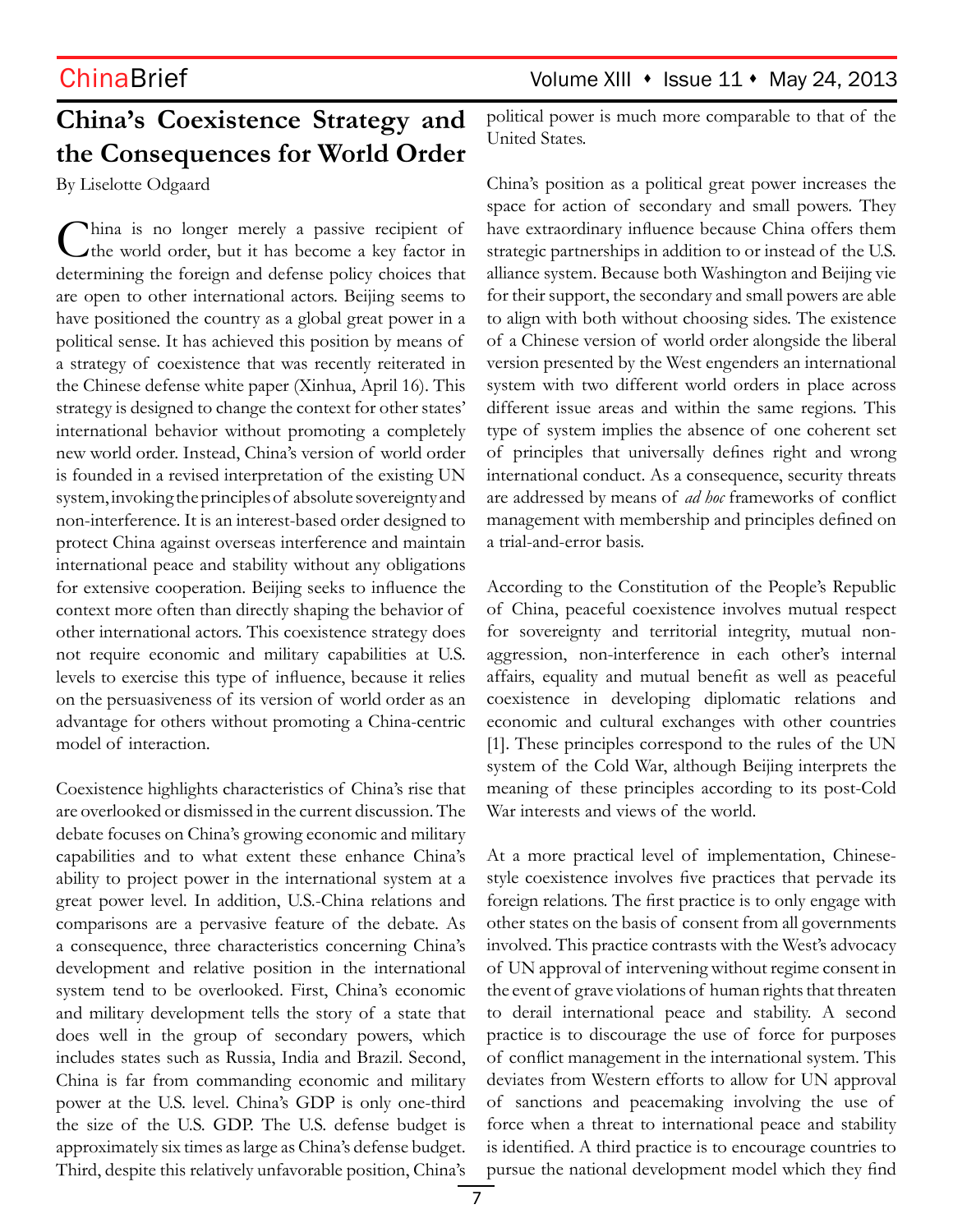most suitable in view of their history and political set-up. By contrast, the West promotes a liberal economic and political agenda as a model for state-society relations in other states. A fourth practice is to renounce judgment of regimes, encouraging cooperation with all states as the best way to enhanced prosperity for all. The West instead demands the pursuit of basic democratic and human rights standards if a state wants to benefit from economic liberal mechanisms of trade and aid. A fifth practice is to encourage international pluralism by accepting that states act on the basis of different interpretations of right and wrong conduct. This contrasts with Western belief in the universality of liberal economic and political values.

An example of China's practice of coexistence is its UN Security Council policy. China abstained from the UNSC's vote on Resolution 1973 which, acting under the peacemaking provisions of Chapter VII, approved a nofly zone over Libya and authorized all necessary measures to protect civilians. China's abstention was determined by its preference for peaceful means of conflict management and its concern not to block measures approved by the African Union (AU), the Organization of the Islamic Conference (OIC) and the League of Arab States. On this occasion, China demonstrated its commitment to the non-use of force and regime consent. Additionally, Beijing demonstrated concern for allowing those exposed to the situation in Libya—in this case the organizations encompassing Libya and its neighbors—to decide what to do about it rather than acting on the basis of preconceived value-based notions of right and wrong conduct. Beijing, however, did become more critical as the intervention expanded into an effort to oust the government (*PLA Daily*, April 19, 2011; *Global Times*, March 30, 2011).

In the case of Iran, China recognizes the International Atomic Energy Agencies' (IAEA) conclusion that Iran has enriched uranium and carried out related activities, and that it is likely to have used non-declared plutonium. According to Beijing, however, Iran has no proven nuclear weapons capability and its nuclear program remains within the bounds of its Nuclear Non-Proliferation Treaty commitments. China has advocated that other countries recognize Iran's right to peaceful uses of nuclear energy (Xinhua, November 18, 2011; www.chinesemissionvienna.at, August 9, 2005). Beijing also has continued to cooperate with Iran on energy while the issue of Iran's nuclear program has been an item on the UNSC agenda.

Moreover, the Chinese approach has featured Beijing's endorsement of *ad hoc* multilateral discussions to diffuse tensions, making this an exemplar of the coexistence strategy in action (Xinhua, March 7, 2012; November 18, 2011).

With regard to Syria, Beijing has aimed to decouple regime issues from the need to establish peace and security. China vetoed the UNSC resolution proposing endorsement of the peace plan of the League of Arab States. China has recognized the plan as a useful way ahead, but its requirement that President Bashar al-Assad hand over power to a deputy sets the unacceptable precedent of ignoring the consent of political authorities on how to establish domestic peace and security (China-U.S. Focus, February 29, 2012). China has endorsed nonbinding UNSC presidential statements on Syria calling for the cessation of violence to restore civil and political rights (Xinhua, April 19; United Nations, May 27, 2012). By endorsing the criticism of the conduct of Assad's government against civilians within their sovereign jurisdiction, China tries to demonstrate that it does not approve of the human rights atrocities taking place in Syria. Such atrocities, however, will be much worse in the long run if a precedent is set for UNSC approval of intervention in domestic affairs involving regime change (*Foreign Affairs*, May 15; Xinhua, January 14; *People's Daily*, May 11, 2011). Instead, impartiality with regards to regimes should continue to determine the limits of intervention and Chinese statements surrounding its vetoes reinforce this approach (Xinhua, February 5, 2012; October 5, 2011).

The Chinese coexistence model is an interest-based version of world order with no domestic model for statesociety relations comparable to the way the U.S.-led liberal international order encourages representative democracy. The Confucian notion of "harmonious society" remains a rhetorical device without much practical applicability. The idea has not been translated into essential political structures, such as feedback mechanisms from society to government, or into processes, such as wide-spread use of popular elections to facilitate political succession. The absence of a political model to complement China's market economic transition means that the Chinese government relies on continued economic growth and improved standards of living for regime legitimacy. The lack of new thinking regarding how to design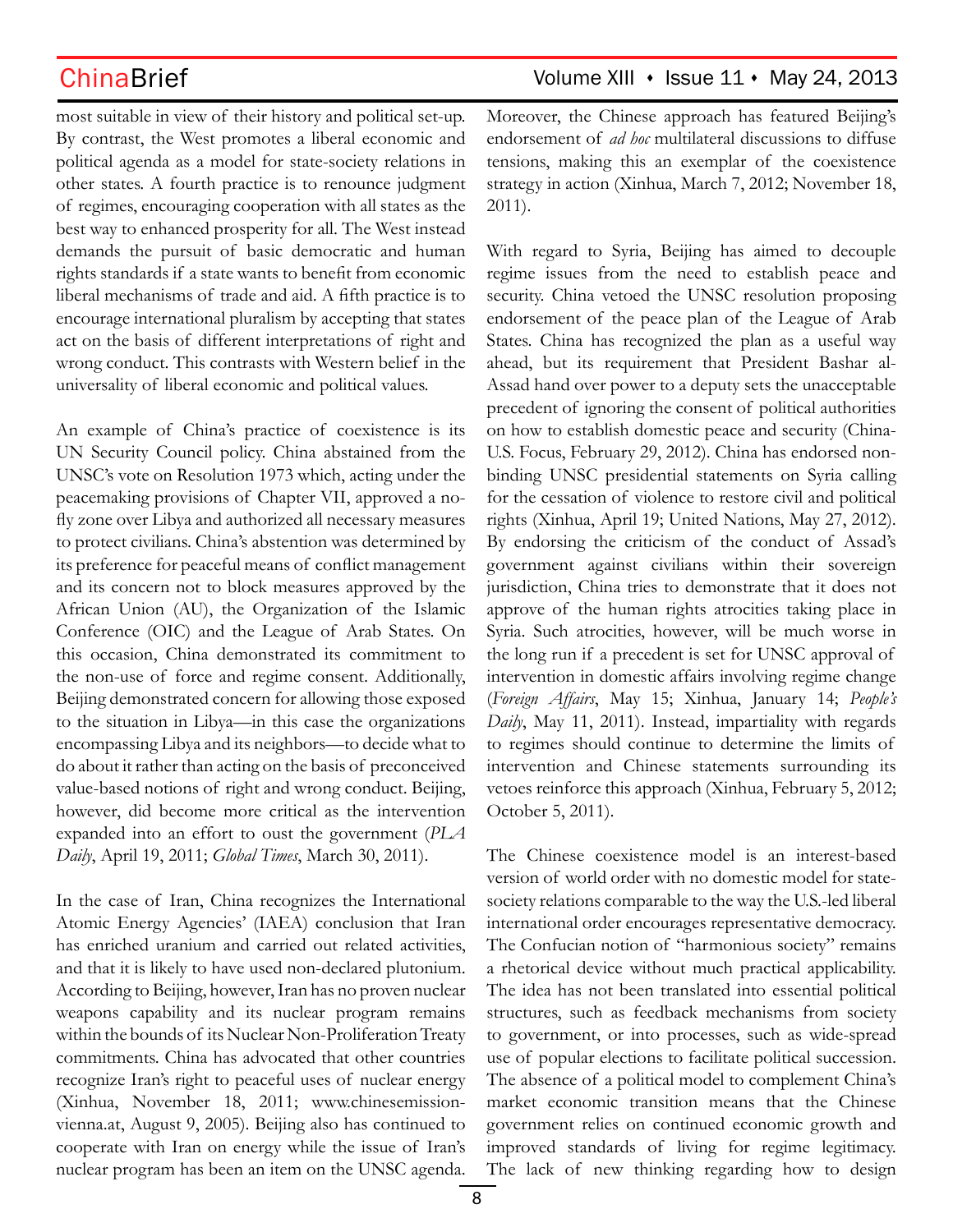state-society relations also implies that Beijing relies on random feedback mechanisms of protest and complaint and on coercion for dealing with societal dissatisfaction. Such practices damages China's image as a peaceful great power.

Another implication of China's pluralist version of world order is that no one knows by which value standard to measure China's performance. Hence, China's objectives as a prospective great power remain unknown beyond those of maintaining national unity and restoring the Chinese motherland. This nationalist theme calls into question Beijing's genuine commitment to its coexistence strategy, because it entails encroaching on the claimed rights of other states to sovereignty and freedom of movement in areas such as the South and East China Seas ("Soothing Tones on China's Rise Strike Dissonance," *China Brief*, January 4). Such issues hamper Beijing's efforts to win a stable group of loyal partners that might threaten the coherence of Washington's alliance system. Since China does not appear as an attractive dominant great power to most states, the majority continue to rely on U.S. security guarantees and probably will do so for the foreseeable future.

Despite these reservations about the success of China's coexistence strategy, the dominant theme is that China has been able to promote coexistence as a basis for world order on a global scale and in all the world's regions. Coexistence has developed into a steadily more effective strategic doctrine for advocating international political pluralism as an alternative to the liberal integration pursued by the United States. Coexistence allows many regimes to coordinate their national interests without jeopardizing international peace and stability. This has proven most effective in allowing China to continue with a predominantly inward-looking focus designed to concentrate on its domestic social, economic and military development so as to ensure its rise to full-blown great power status. The Chinese government's 2013 defense white paper—like many previous white papers and foreign policy statements—lists peaceful coexistence as a central instrument in pursuing China's principal security interests (Xinhua, April 16; September 6, 2011; *People's Daily*, June 28, 2004). This continuity strongly indicates that China will continue to rely on coexistence as a principal strategy for promoting China's interests in future.

From a Western perspective, Beijing's alternative version of world order presents some challenges to existing state practice. China's network of economic and politicalstrategic relations across all the world's regions testifies to the emergence of a Chinese coexistence-alternative to the U.S. alliance system that pervades all regions. Secondary and small powers often welcome this alternative to Western influence. It allows them to side with one power on some issues and with another power on other issues, encouraging the continued prevalence of both orders without clear geographical dividing lines or regional spheres of influence. This development challenges Western efforts to couple demands for liberal political reform in return for economic and political-strategic cooperation. This challenge encourages Washington and its allies to focus on revitalizing their economic and financial capabilities and partnerships to try to match the fact that Chinese influence is based on a successful coupling of a domestic model of market economic reform with an authoritarian political system. Furthermore, China's willingness to engage with developing countries pronounced pariah states by the West encourages the United States and its allies to reconsider the utility and affordability of major overseas engagements with ambitious political objectives such as nation-building.

*Liselotte Odgaard is an Associate Professor at the Royal Danish Defence College. Her most recent book is* China and Coexistence: Beijing's National Security Strategy for the 21st Century (2012)*.*

Notes:

1. "Preamble", Constitution of the People's Republic of China, December 4, 1982, available online <http://www.english.people.com.cn/ constitution/constitution.html>.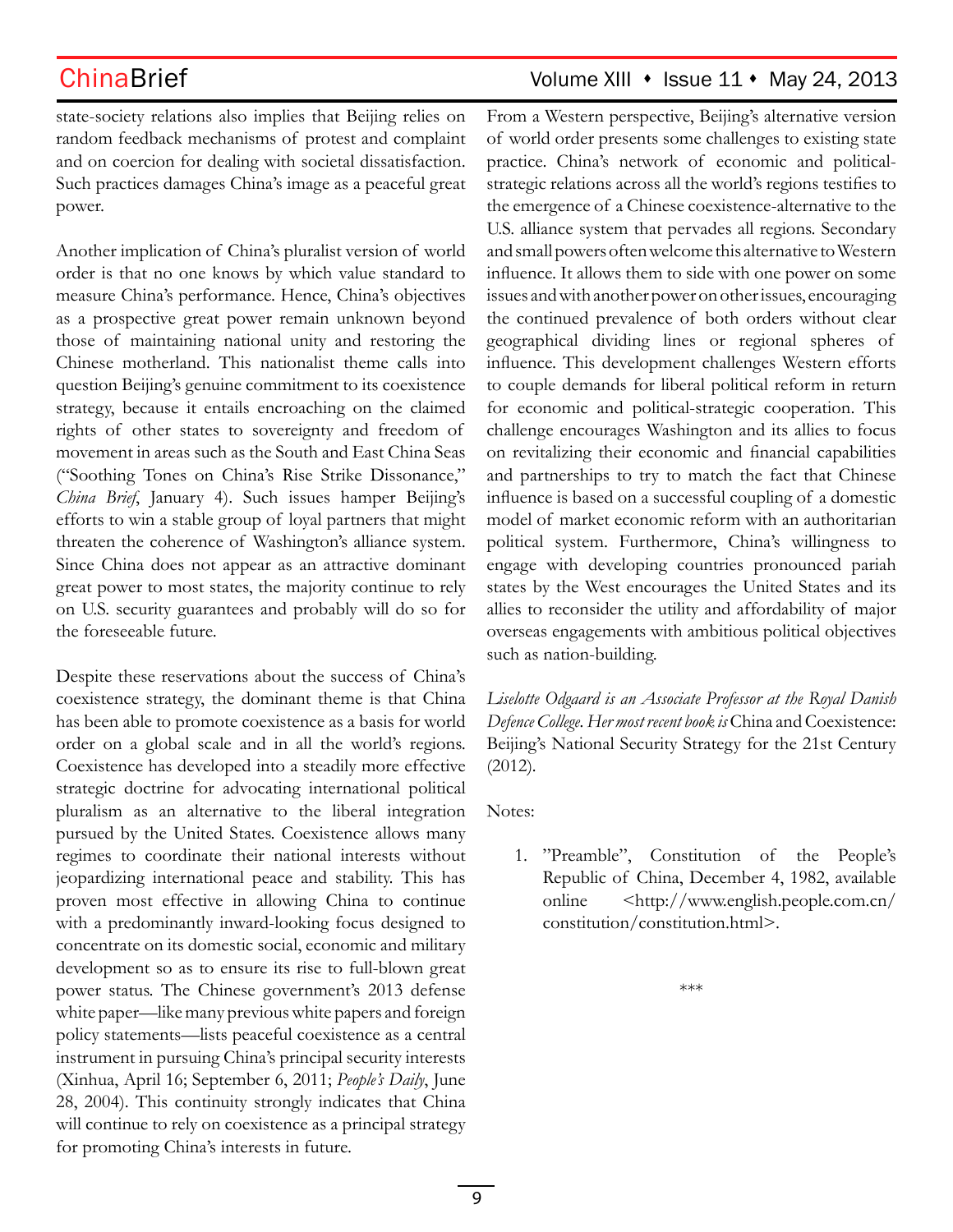### ChinaBrief **ChinaBrief** Volume XIII • Issue 11 • May 24, 2013

# **Missile Defense with Chinese Characteristics**

By Michael S. Chase

In January 27, 2013, China conducted its second mid-course missile defense interceptor test, leading to considerable speculation among Chinese and Western analysts about Beijing's motives and intentions as well as its plans for further development of mid-course intercept technology and possible deployment of its own missile defense system. Given Beijing's longstanding and vehement opposition to U.S. missile defense programs which it charges damages strategic stability and undermines China's security by raising doubts about the effectiveness of its nuclear deterrent—it would seem logical that China would refrain from pursuing similar capabilities ("China Steps Up Rhetoric Against U.S. Missile Defense," *China Brief*, October 19, 2012). Somewhat ironically, however, even as Chinese officials have continued to criticize the United States for conducting research on and activities related to missile defense, China has been developing its own missile defense technology. Indeed, over the past three years, Beijing has conducted two missile defense interception tests—both of which were accompanied by brief official statements—and Chinese analysts have suggested a number of potential directions for China's missile defense program.

### **China's Missile Defense Interception Tests**

China conducted the first of its two missile defense interception tests on January 11, 2010. China's official Xinhua News Service released a brief statement that provided only very limited information on the test. The statement read "On January 11, 2010, China conducted a test on ground-based midcourse missile interception technology within its territory. The test has achieved the expected objective. The test is defensive in nature and is not targeted at any country" (Xinhua, January 11, 2010). At a Foreign Ministry press conference the next day, a spokeswoman repeated the themes contained in the brief official statement that followed the test. In an attempt to distinguish it from China's January 2007 ASAT test, the spokeswoman added that the missile defense test did not leave any debris in space or pose a threat to the safety of any orbiting spacecraft (Xinhua, January 12, 2010). Beijing's strategic communication plan following the January 2010 missile defense interceptor test clearly represented a major improvement compared to the confusion and awkward silence that followed China's January 2007 ASAT test, but Chinese official and unofficial statements still left many key questions unanswered [1].

Following China's second missile defense interception test, which was conducted in January 2013, Chinese official media carried a brief report confirming that it had taken place, but the statement provided only limited information on the results and almost no insight into China's rationale for the development of its own missile defense technology. The report stated that China "again carried out a land-based mid-course missile interception test within its territory." It quoted a Ministry of National Defense spokesman, who stated the test was "defensive in nature" and not targeted at any other country, and indicated the test "reached the preset goal" (Xinhua, January 28). The report also described the test as similar to the one that China successfully carried out in January 2010, but offered no further details. Other official media reports echoed the theme that the test was defensive and was not targeted at any specific country.

Another theme highlighted by some official media reports was the technical complexity of China's missile defense tests. One Xinhua report stated that such tests demonstrate "highly complicated technologies in detecting, tracking and destroying a ballistic missile flying in the [sic] outer space." The report described the successful anti-missile test, "together with a string of other military equipment progress," including the sea trials of China's first aircraft carrier and the test flight of a developmental large transport aircraft, as a reflection of China's growing military power. Specifically, it stated these developments "demonstrated the country's fast-growing ability to defend its own national security and deter any possible threats" (Xinhua, January 28). In addition, separate media reports lauded Beijing's disclosure of the test as a sign of China's "increasing transparency in military affairs" (Xinhua, January 28). Yet the official reports provided no insight into the strategic rationale for China's investment in missile defense technology, the PLA's plans for future tests or Beijing's thinking about the potential operational deployment of missile defense systems.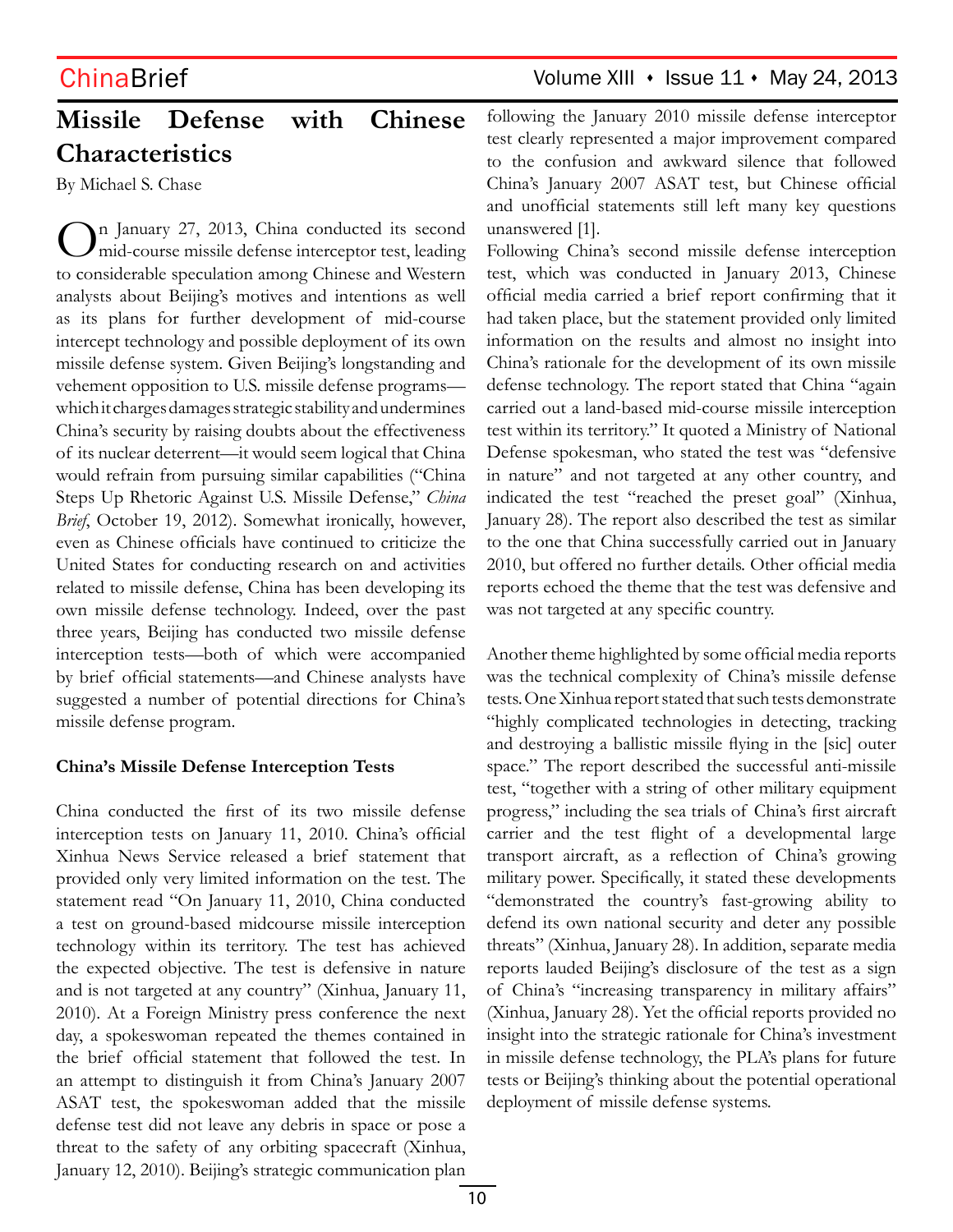### **Motives and Implications**

Although China publicly announced both of its missile defense tests, it has not provided any official explanation of its motives for the development of missile defense technology or its plans for the deployment of missile defense capabilities. Chinese official statements thus have raised more questions than they have answered. Nonetheless, knowledgeable Chinese observers suggest there are at least three paths Beijing could follow in the future: (1) continue to refine its missile defense technology while refraining from deploying an operational system; (2) deploy a national missile defense system intended to protect the entire country, at least from a small-scale ballistic missile attack (like the current U.S. national missile defense system); or (3) deploy a small number of missile defense interceptors in a point defense role, to provide some level of protection for key strategic targets such as its ICBMs or strategic command and control facilities [2].

As for the first potential way forward, following China's second missile defense test, Li Bin, a well-known Chinese scholar who specializes in nuclear strategy and arms control issues, suggested that Beijing was likely focusing on technology development in an attempt to "assess capabilities" rather than planning to deploy a national missile defense system. Furthermore, in Li's words, "China's 2010 and 2013 missile intercept tests demonstrated that the country had acquired [hit-to-kill] technology, but that does not mean China has a conceptual missile defense system that can target incoming missiles from any specific country."

Perhaps the least likely outcome would be deployment of a full-scale national missile defense system. As Li Bin puts it, "In the U.S.-Chinese context, it would be very inefficient for China to deploy a national missile defense system to counter U.S. offensive nuclear forces. If the Chinese want to use a national missile defense system to limit the damage caused by U.S. strategic missiles, they will need many more interceptors than the United States would need for the same purpose. China would have to pay much more money than United States to build up its capability. Moreover, such a missile defense system, if it contained enough interceptors, would have broader costs as well—the same negative impact as the U.S. national missile defense system currently does on U.S.-Chinese strategic stability." Even one modeled after that of the

### ChinaBrief Volume XIII • Issue 11 • May 24, 2013

United States and capable only of intercepting a small number of incoming warheads would seem to be a poor fit for China's strategic circumstances.

If Chinese leaders intend to deploy an operational missile defense system, a point defense system designed to defend a handful of small areas against ballistic missile attack would seem a more logical and affordable approach. According to Li Bin, a point defense system would represent "a much more reasonable choice than a national missile defense system for China if it decides to develop its hit-to-kill technology into a missile defense system." Li suggests that a point defense system could be used to protect Chinese command and control centers, and thus to ensure that "Chinese political and military leaders would survive a surprise preemptive nuclear strike so that they could direct a retaliatory nuclear strike." According to Li, such a system "could also be used to protect some of China's strategic nuclear weapons and increase their survivability." Indeed, Li's earlier work has highlighted the possibility that point defense systems could enhance the survivability of China's silo-based ICBMs.

In contrast to the potentially destabilizing effects of a broader national missile defense system, Li writes, "a point defense system would make China's nuclear deterrent more credible and ensure its strategic stability with other nuclear-armed countries." This assessment appears to track closely with the post-test comments of military officers who suggested that defensive capabilities would improve the survivability of China's strategic nuclear forces. Although none of these comments specified an exact role for China's mid-course missile defense interceptors, they would appear to be consistent with their employment in a point defense role, probably protecting Chinese ICBMs. China's approximately 20 silo-based ICBMs would seem to be the best candidates for this purpose, given that China presumably sees them as much more vulnerable to a first-strike than its roadmobile ICBMs. In addition, employing missile defense in this role could be less difficult—and less expensive than trying to deploy even a limited national missile defense system. Indeed, Li Bin suggests that compared to a national system, a point defense system would have more modest technical requirements and a much lower cost.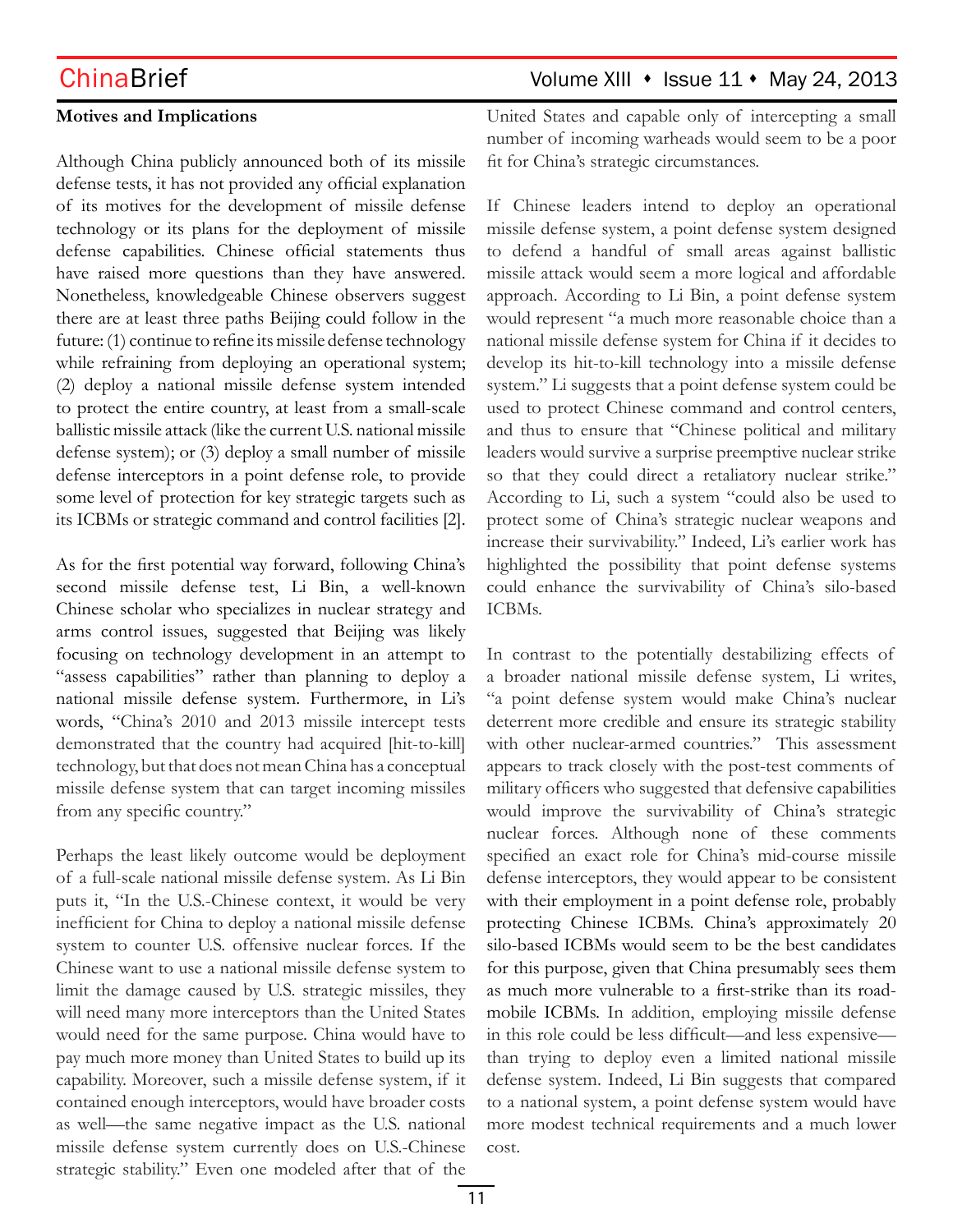If China pursues the deployment of a missile defense system, it will need more than ground-based interceptors. As Chinese analysts have noted, Beijing also will need complementary capabilities, such as ballistic missile early warning satellites (*Hubei Daily*, January 28). China currently lacks early warning satellites like the U.S. Defense Support Program (DSP) and Space-Based Infrared System (SBIRS) satellites.

As for the broader implications of China's missile defense program, Chinese analysts suggest it will strengthen, rather than undermine strategic deterrence. Beijing continues to object to missile defense systems it sees as strategically destabilizing (most notably, those of the United States), but it apparently does not see its own missile defense system as problematic from this perspective. Indeed, Chinese analysts do not appear to be concerned that China's development of missile defense will trigger an arms race. So long as China limits its missile defense deployments to a point defense role, continues to adhere to its longstanding "No First Use" (NFU) policy and maintains a nuclear force posture clearly oriented toward retaliatory missions, this thinking does not contradict China's broader position on missile defense. Thus, Beijing can make the case that its own missile defense program is not inconsistent with its argument that missile defense systems potentially capable of negating an adversary's strategic deterrent are destabilizing, especially when coupled with first strike doctrines and capabilities.

Underscoring the extent to which Beijing's development of missile defense technology is linked to China's other strategic weapons programs, some Chinese analysts have characterized China's missile defense program as an emerging element of China's overall strategic deterrence posture. For example, after the January 2013 missile defense test, Senior Colonel Shao Yongling of the PLA Second Artillery Force Command College told the official Communist Party newspaper *People's Daily* that China's development of mid-course missile intercept technology shows "the country's strategic deterrence system is shifting from relying merely on offensive weapons to integrating offensive and defensive weapons." Shao suggested that missile defense would allow China to continue to "maintain a relatively small number of nuclear weapons given its increasing defensive capabilities." Specifically, in Shao's words, "as long as enough nuclear

### $ChinaBrief$  Volume XIII  $\cdot$  Issue 11  $\cdot$  May 24, 2013

weapons survive first-strike attacks, China can carry out nuclear retaliation against the attacker. Therefore, strong defensive capabilities are of great significance to the country's national security" (*People's Daily*, January 30).

China's development of missile defense technology has received less attention from scholars who follow Chinese military modernization than Beijing's modernization of its nuclear force and its development of offensive counter-space capabilities [3]. China's two missile defense intercept tests—and the comments of Chinese analysts linking them to Beijing's ongoing attempts to strengthen its strategic deterrence capabilities—however, suggest that U.S. analysts should pay very close attention to Chinese missile defense developments.

*Michael S. Chase is an Associate Research Professor and Director of the Mahan Research Group at the U.S. Naval War College in Newport, Rhode Island. The views presented in this article are those of the author and do not necessarily represent the views of the Naval War College, Department of the Navy or Department of Defense.*

Notes:

- 1. James Mulvenon, "Evidence of Learning? Chinese Strategic Messaging Following the Missile Defense Intercept Test," *China Leadership Monitor*, No. 31, available online <http://media.hoover. org/sites/default/files/documents/CLM31JCM. pdf>.
- 2. Li Bin, "What China's Missile Intercept Test Means," Carnegie Endowment for International Peace, February 4, 2013, available online <http:// carnegieendowment.org/2013/02/04/whatchina-s-missile-intercept-test-means/fa45>.
- 3. For one notable exception, see Kevin Pollpeter, "China's Second Ballistic Missile Defense Test: A Search for Strategic Stability," SITC Bulletin Analysis, February 2013, available online <http:// igcc.ucsd.edu/assets/001/504391.pdf>.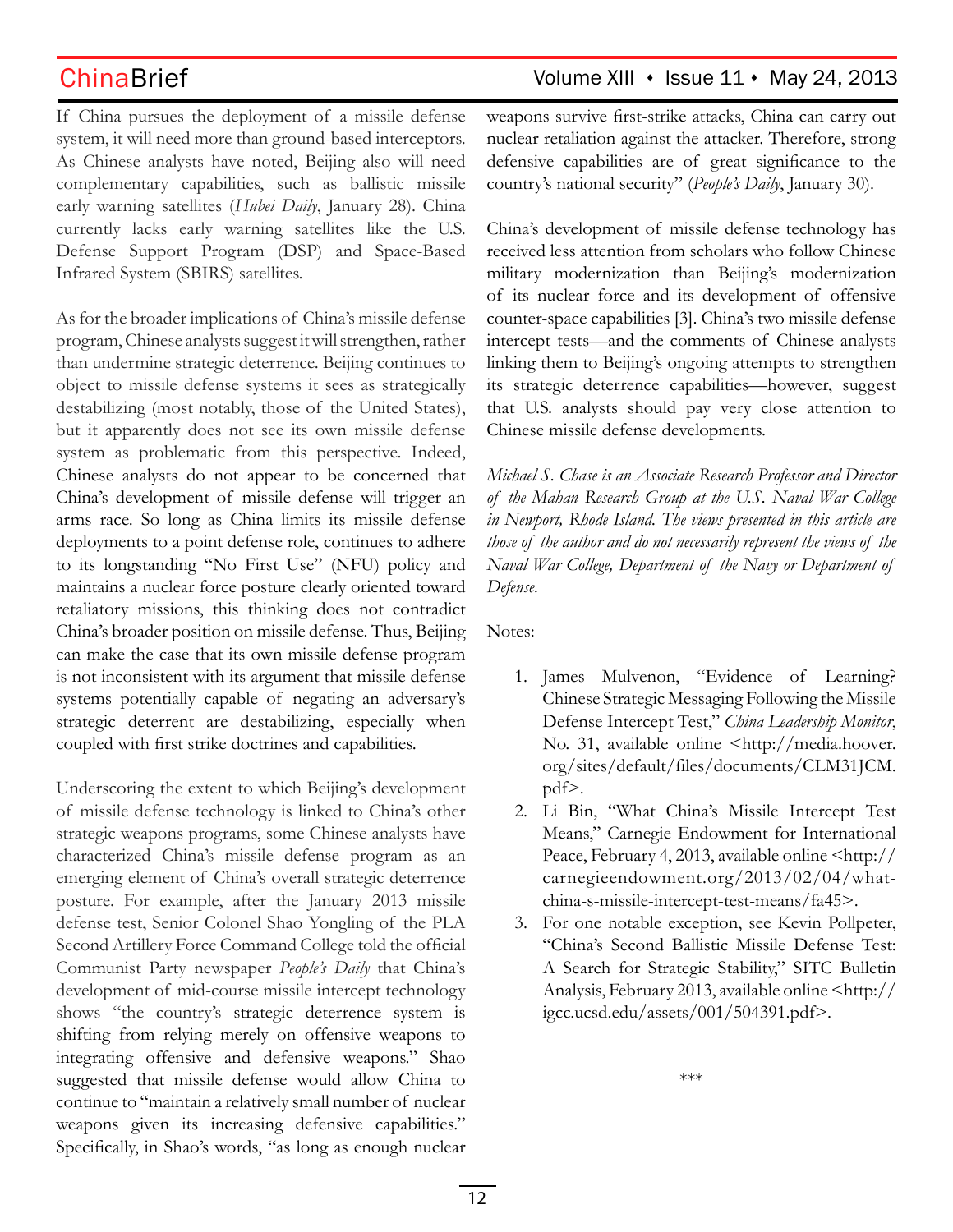# **Xinjiang's April 23 Clash the Worst in Province since July 2009**

By Raffaello Pantucci

On April 24, reports emerged from Xinjiang that 21 people had been killed in what was reported as a "terrorist clash" in Bachu County, Kashgar Prefecture (Xinhua, April 24). The incident came as U.S. Ambassador to Beijing Gary Locke was undertaking the first visit to the province by a senior U.S. delegation in 20 years as part of Beijing's push to attract foreign investment to the province (*Xinjiang Daily*, April 25). The juxtaposition of the two events highlighted Beijing's persistent difficulties in taming the province's tensions. They call into question Beijing's economics-based strategy while illustrating the ongoing questions about the drivers of radicalization in the province.

Initial descriptions about the events in Selibuya village in Bachu County (also known as Maralbexi) just outside Kashgar, suggested the incident was the product of a "violent clash between suspected terrorists and authorities" (Xinhua, April 24). Three community workers were described as entering a property and finding suspicious individuals with knives. They managed to alert others, but were killed before help could arrive. This lead to a larger clash in which a total of 15 police and community workers were killed while six so-called "mobsters" were shot to death (*Xinjiang Daily*, April 24; *Shanghai Daily*, April 24). The 15 dead were heralded later as "martyrs" and identified by their ethnicities as 10 Uighur, three Han and two Mongolians (Xinhua, April 29). Grim pictures released in the days after the funerals seemed to show females identified as cadres with their throats slit (CCTV13, April 30).

Xinjiang government spokeswoman Hou Hanmin quickly blamed the incident as being the work of terrorists (Reuters, April 24). Two days later after U.S. State Department spokesman Patrick Ventrell refused to call it terrorism, an editorial lashed out at U.S. "double standards," something felt all the more keenly in the wake of the Boston bombings in which a Chinese student was killed (Xinhua, April 26). A few days later, security forces announced they had arrested a further 11 suspects for involvement in the incident, bringing the total number of captured individuals to 19 (Xinhua, April 29). In

## ChinaBrief Volume XIII • Issue 11 • May 24, 2013

making this announcement, the government laid out its claim that they had disrupted a terrorist cell headed by Qasim Muhammat (also spelt Kasmu Memet) that had been founded in September 2012 and was in the process of planning "something big" this summer in Kashgar (Xinhua, April 29). The group allegedly would gather at cell member Muhanmetemin Barat's house where they would do physical training, watch extremist videos, read the Koran and practice making explosives (Xinhua, April 29). The group was in the process of making explosives at the house when the three community workers came visiting leading to the incident (Xinhua, April 29).

According to an official timeline released by the government, one of the members of the cell, Musar Aisanjon, had first come to security officials' attention in July 2007 when he was questioned by authorities linked to unspecified charges. Three years later, he is alleged to have met Qasim Muhammat, who subsequently went on to recruit the other members of the cell (*China Daily*, April 30). By September 2012, the group was formed and under Qasim's lead were gathering regularly to train, listen and watch radical material and make knives. By the time of the incident, they allegedly had tested explosives five times. When authorities subsequently raided the properties, they uncovered knives, combat training equipment, illegal religious material and three jihadist flags along with at least one identified as being an "East Turkestan" banner (Xinhua, April 29; *China Daily*, April 30). Nevertheless, a few days later spokeswoman Huo Hanmin went on record saying that the incident and individuals involved "had no connection with foreign forces" in contrast to many previous incidents where external influences were blamed (*China Daily*, May 2).

This official version of events was disputed remotely by dissident groups through Radio Free Asia, where they called for independent coverage of the story (RFA, May 3). A BBC crew was able to get to Selibuya and spoke to locals who said a family that was at the center of the clash had "a long-standing dispute with officials." Apparently very religious, the family was under pressure to shave their beards and for their women to unveil themselves something that was apparently in accordance with local laws. The family refused and something snapped on April 23 leading to the brutal incident (BBC, April 26). Little of this account beyond the end result was corroborated by official Chinese reports, leaving observers in the usual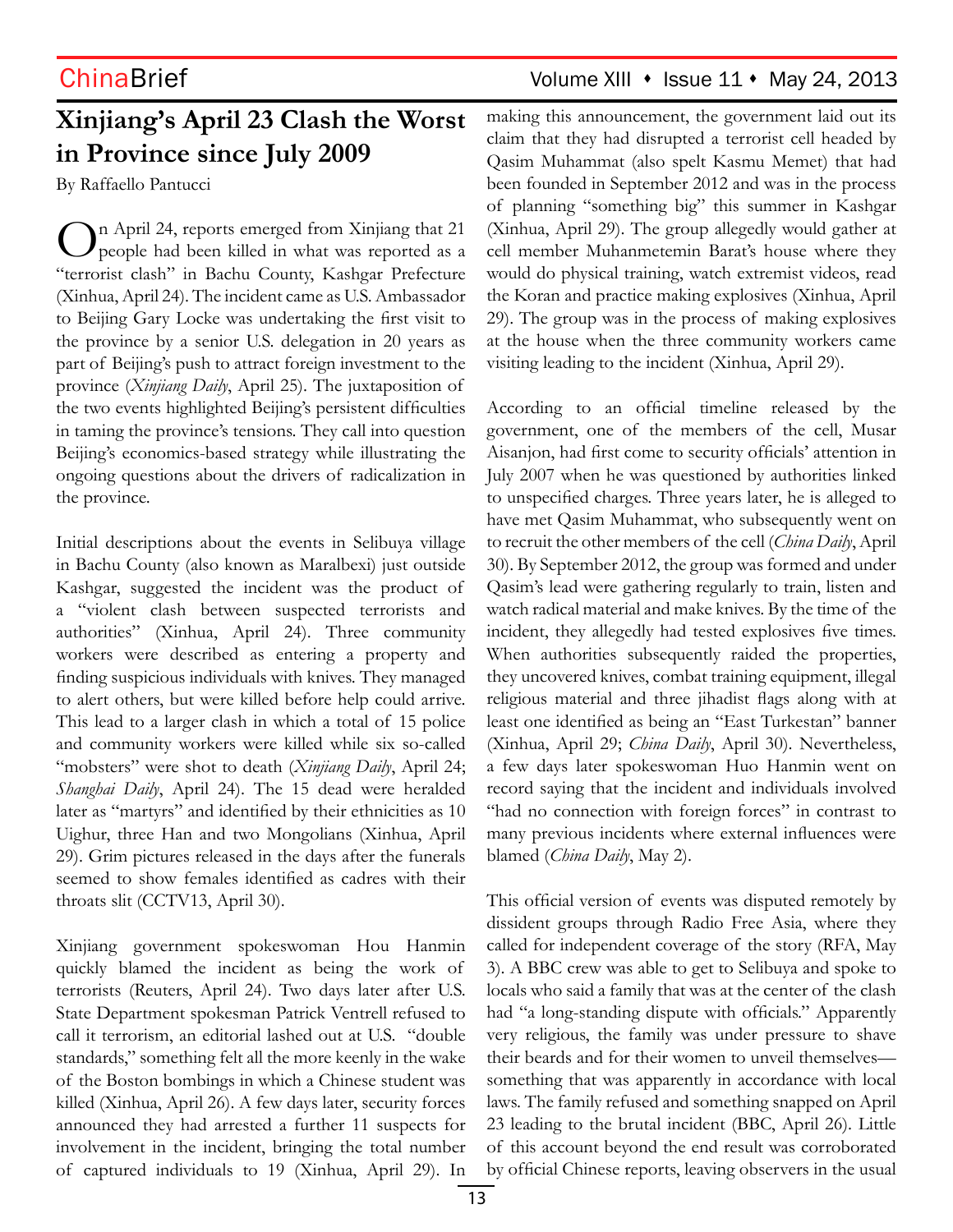frustrating state of confusion when observing such incidents in Xinjiang.

Waters were further muddied when RFA—citing Uighur websites, local sources and dissident groups—reported that there had been a further incident in Hotan, Xinjiang during which two more community workers were killed and three cars burned in an incident sparked off by clampdowns in the wake of the Selibuya deaths (RFA, April 26). No further information has emerged about this incident. Other incidents reported by RFA in subsequent days (and not corroborated elsewhere) showed tensions between Uighur and Han across the country. One report indicated there had been a clash between Uighur and Han students at Beijing's Minorities University leading to the authorities separating the two communities on campus (RFA, April 29). Meanwhile in Shanghai, a group of Uighur women protesting their being banned from selling products outside the Changde Lu Mosque, reportedly were moved along violently by local authorities (RFA, May 3). It is unclear if there is any connection between all of these events and whether these are anything more than usual intra-ethnic tensions. They do, however, highlight a persistent issue.

A contact in Kashgar at around the time of the incident reported no particular local coverage of events, with locals suggesting they return to Urumqi rather than press on toward the borders near Kashgar. Another report indicated that the government had re-issued laws regulating possession of SIM cards in the region (RFA, April 30). Such laws had been issued previously in conjunction with other rioting when it was believed that dissemination of pictures of Han or Uighur brutality against each other had exacerbated tensions. By having people registering SIM cards against ID cards, the belief was that individuals could be tracked.

While possibly sensible from a security surveillance perspective, such measures are impediments to rapid transfer of information. Something that when taken in conjunction with the confusion that permeates the official accounts of the events in Selibuya suggests that the government is going to continue to have a difficult time in attracting the external investment that it is looking for to develop the province. External investors will be both alarmed by the security situation, but also the

heavily watched environment and the impediments to obtain SIM cards.

According to 2012 trade figures, during the first 11 months of 2012, Xinjiang attracted some \$396 million in foreign direct investment (FDI)—a figure up 30.8 percent year-on-year—but still paltry when put in the context of the \$100.02 billion that China overall attracted during the same period (Xinhua, December 21, 2012). Eager to attract foreign firms, the Xinjiang government has been proactive in bringing foreign companies out to the province. It has signed a cooperation agreement with the Confederation of British Industry (CBI); Volkswagen has established a joint venture car factory outside Urumqi; French waste management firm Veolia is taking on the modernization of Urumqi's wastewater infrastructure; Coca-Cola is opening a plant in the province with its bottling partner Cofco; IBM is working with authorities in Karamay to develop a "smart city"; Danish wind power manufacturer LM Glasfiber setting up a factory in the Urumqi Economic and Technological Development Zone; and Turkey signed an agreement in 2011 to develop a Sino-Turkish Development Park outside Urumqi (www. cbi.org.uk, January 28; *China Daily*, November 14, 2012; *South China Morning Post*, April 3, 2012; *China Daily*, August 16, 2011; www.finance.veolia.com, September 1, 2005). More recently, the U.S. delegation visiting with Ambassador Locke had representatives from GE, the Aluminium Company of America (Alcoa), DuPont, Cummins and Peabody Energy Corporation (*Xinjiang Daily*, April 25).

All of this activity, however, does not seem to be translating into a huge pay-off on the ground as external investment remains relatively low. Foreign firms wonder about the prospects in the wake of incidents like that in Selibuya as well as practical concerns like the province's still underdeveloped infrastructure and its distance from any bodies of water or markets. The annual China-Eurasia Expo held in Urumqi in September, for example, is intended as a further FDI booster, but most of the deals done are between Chinese firms. During the 2011 Expo, \$29.14 billion in deals were signed with Chinese firms versus \$5.5 billion in foreign trade contracts (Xinhua, September 3, 2012).